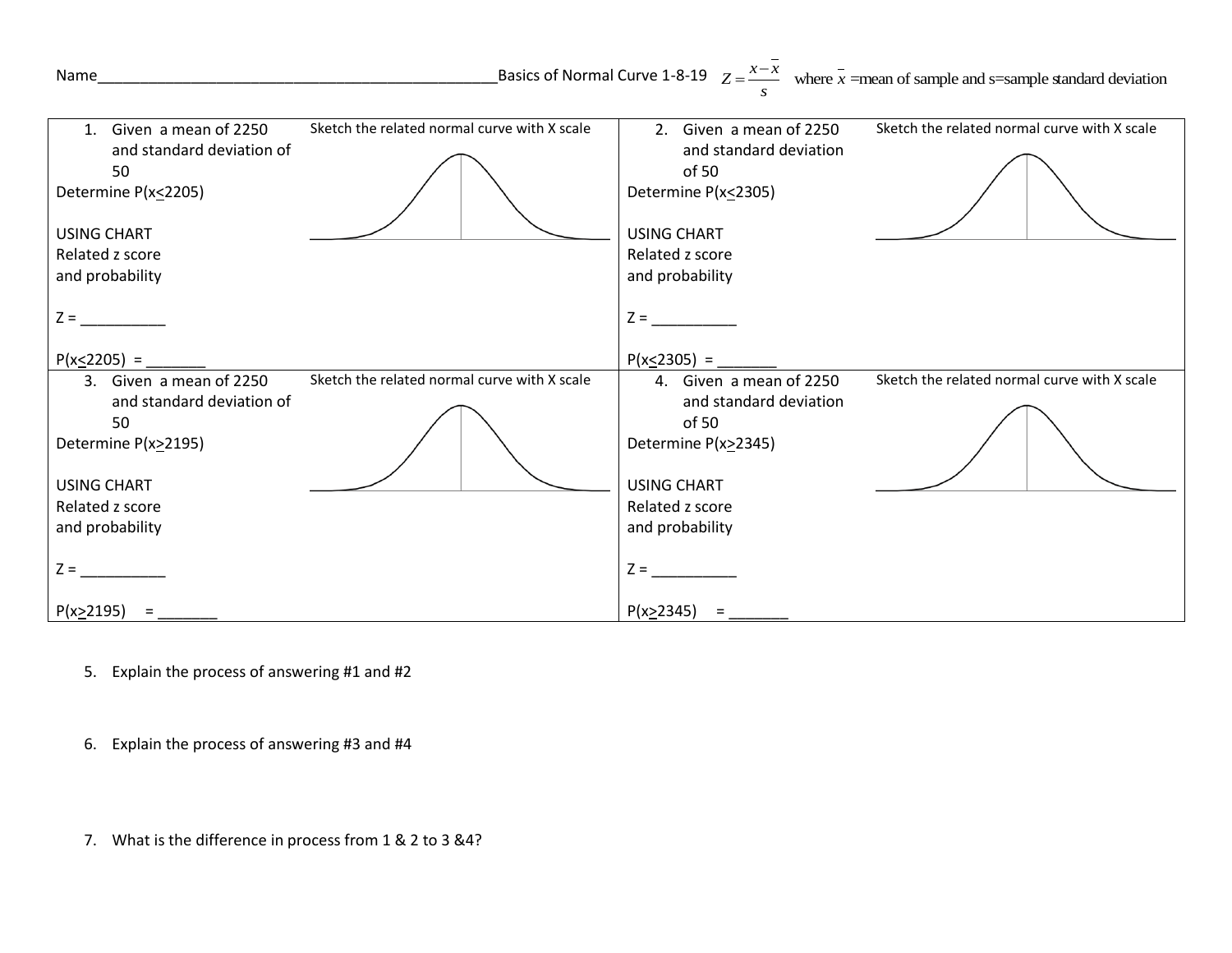$$
Z = \frac{x - mean}{SD} \qquad X = Z(SD) + mean
$$

| Given a mean of 2250<br>.8.<br>and standard deviation of<br>50<br>GIVEN $P(x \leq A) = 0.7967$<br><b>USING CHART</b><br>Determine related z score<br>and x score | Sketch the related normal curve with X scale | 9. Given a mean of 2250<br>and standard deviation<br>of 50<br>Determine $P(x \leq B) = 0.2236$<br><b>USING CHART</b><br>Determine related z score<br>and x score | Sketch the related normal curve with X scale |
|------------------------------------------------------------------------------------------------------------------------------------------------------------------|----------------------------------------------|------------------------------------------------------------------------------------------------------------------------------------------------------------------|----------------------------------------------|
| $Z =$<br>$A =$<br>10. Given a mean of 2250                                                                                                                       | Sketch the related normal curve with X scale | $Z =$<br>$B=$<br>11. Given a mean of 2250                                                                                                                        | Sketch the related normal curve with X scale |
| and standard deviation of<br>50<br>Given $P(x \ge C) = 0.9960$<br><b>USING CHART</b>                                                                             |                                              | and standard deviation<br>of 50<br>Given $P(x>D) = 0.1038$<br><b>USING CHART</b>                                                                                 |                                              |
| Related z score<br>and probability                                                                                                                               |                                              | Related z score<br>and probability                                                                                                                               |                                              |
| $Z =$                                                                                                                                                            |                                              | $Z =$<br>D                                                                                                                                                       |                                              |

12. Explain the process of answering #8 and #9

13. Explain the process of answering #10 and #11

14. What is the difference in process from 8 & 9 to 10 &11?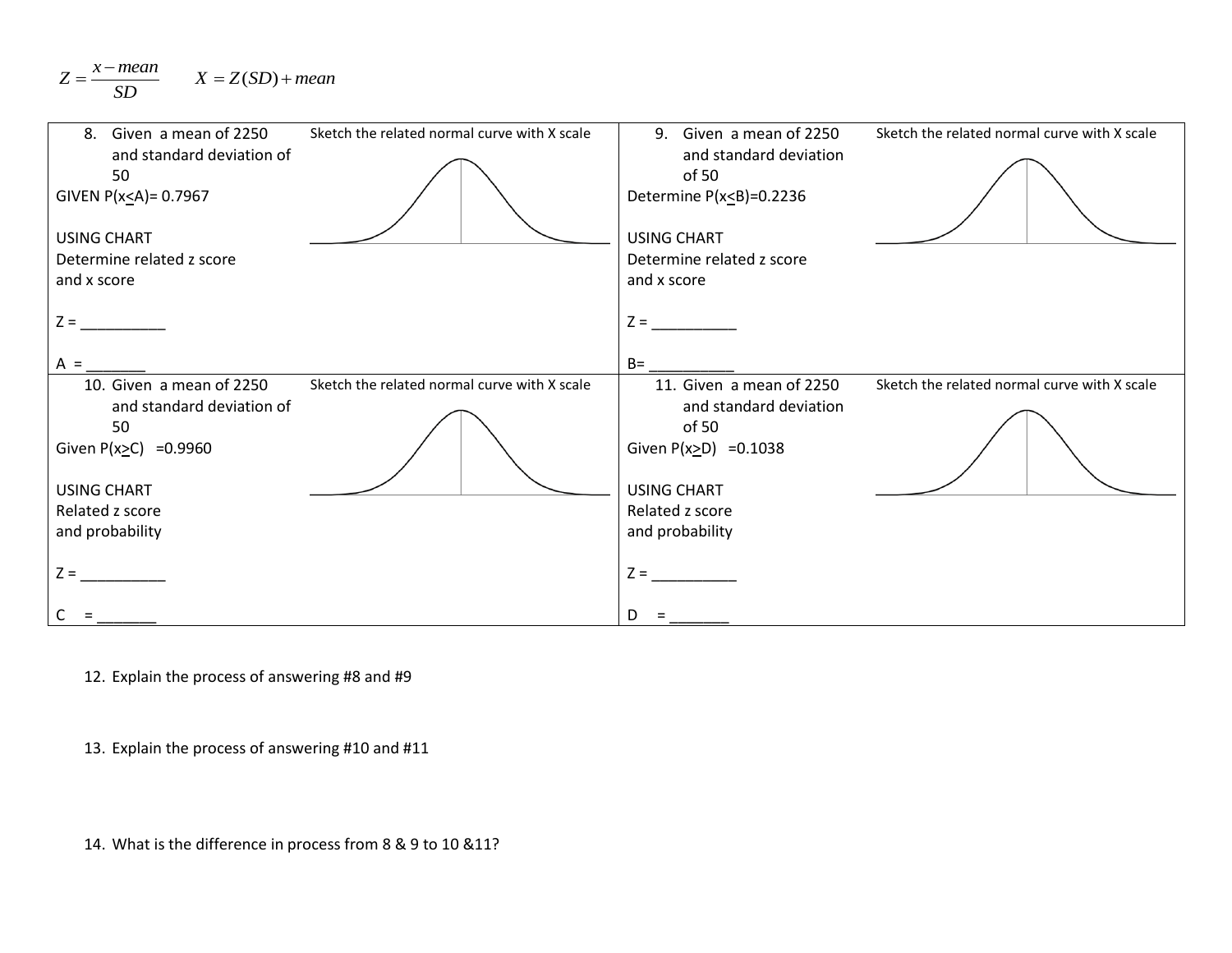where =mean of sample and s=sample s tandard deviation *x x Z x s*  $=\frac{x-}{x-}$ 

| 1. Given a mean of 2500    | Sketch the related normal curve with X scale | 2. Given a mean of 2500 | Sketch the related normal curve with X scale |
|----------------------------|----------------------------------------------|-------------------------|----------------------------------------------|
| and standard deviation of  |                                              | and standard deviation  |                                              |
| 100                        |                                              | of 100                  |                                              |
| Determine P(x<2475)        |                                              | Determine P(x<2675)     |                                              |
| USING CHART                |                                              | <b>USING CHART</b>      |                                              |
| Related z score            |                                              | Related z score         |                                              |
| and probability            |                                              | and probability         |                                              |
|                            |                                              |                         |                                              |
| $Z =$                      |                                              | $Z =$                   |                                              |
| $P(x \le 2475) =$          |                                              | $P(x < 2675) =$         |                                              |
| 3. Given a mean of 2500    | Sketch the related normal curve with X scale | 4. Given a mean of 2500 | Sketch the related normal curve with X scale |
| and standard deviation of  |                                              | and standard deviation  |                                              |
| 100<br>Determine P(x>2460) |                                              | of 100                  |                                              |
|                            |                                              |                         |                                              |
|                            |                                              | Determine P(x>2620)     |                                              |
| <b>USING CHART</b>         |                                              | <b>USING CHART</b>      |                                              |
| Related z score            |                                              | Related z score         |                                              |
| and probability            |                                              | and probability         |                                              |
|                            |                                              |                         |                                              |
| $Z =$                      |                                              | $Z =$                   |                                              |

- 5. Which problems had negative Z scores? Explain WHY
- 6. Which problems required the use of a complement? Explain WHY